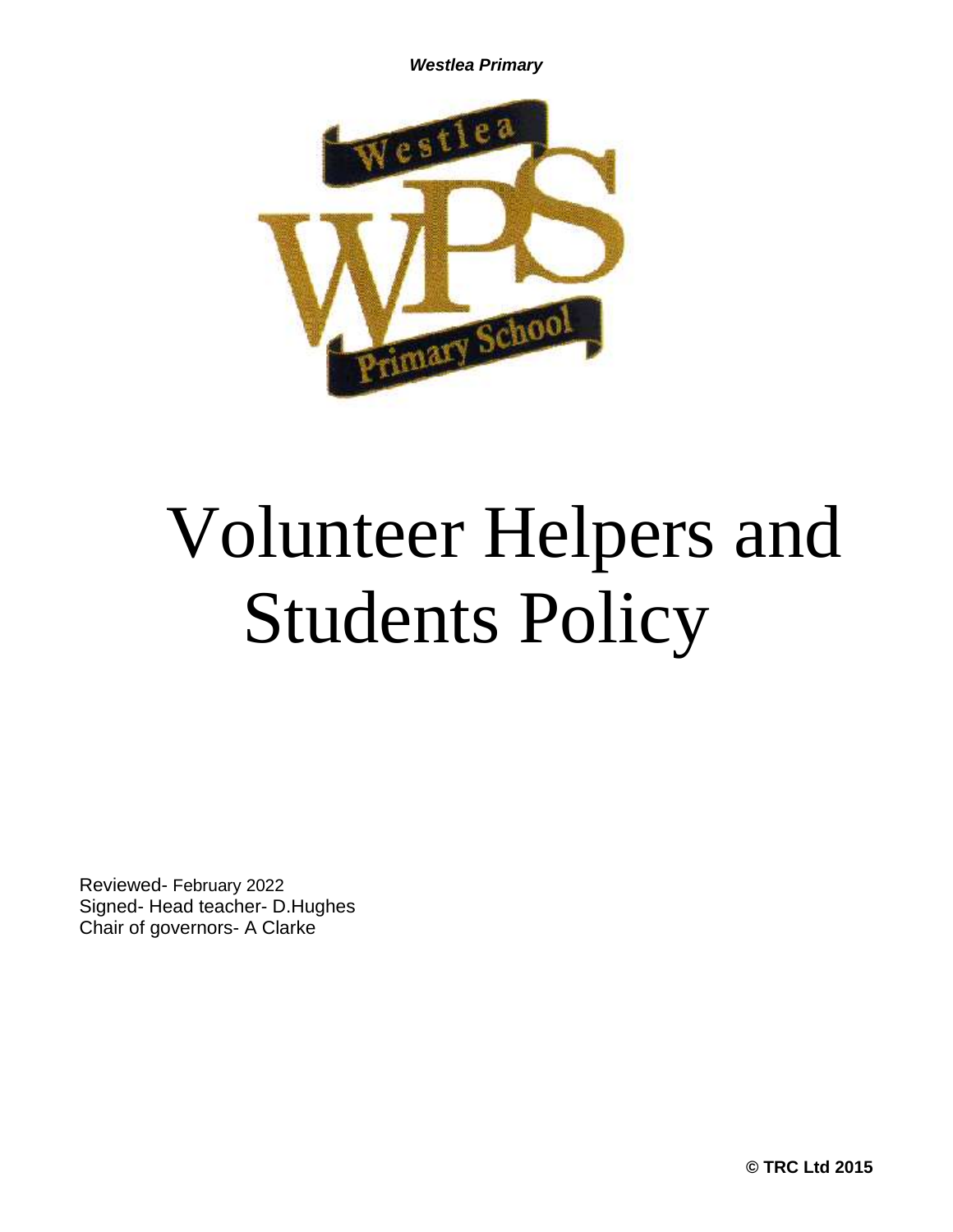We believe this policy relates to the following legislation:

- Children Act 1989
- Education Act 2002
- Children Act 2004
- Safeguarding Vulnerable Groups Act 2006
- Education and Inspections Act 2006
- Children and Young Persons Act 2008
- Police Act 1997 (Criminal Records) (No. 2) Regulations 2009
- Equality Act 2010
- Education Act 2011

The following documentation is also related to this policy:

- Dealing with Allegations of Abuse against Teachers and other Staff: Guidance for Local Authorities, Headteachers, School Staff, Governing Bodies and Proprietors of Independent Schools (DfE)
- **EXECT:** Framework for School Inspection (Ofsted)
- Keeping Children Safe in Education: Statutory Guidance for Schools and Colleges (DfE)
- Parent View Toolkit for Schools (Ofsted)
- Review of the Best Practice in Parental Engagement: Practitioners Summary (DfE)
- School Inspection Handbook (Ofsted)
- **Schools and Parents (Ofsted)**
- Working Together to Safeguard Children: A Guide to Inter-agency Working to Safeguard and Promote the Welfare of Children

We encourage the involvement of parents and other members of the community to act as volunteer helpers and help to enhance the experiences of the children within this school. We recognise that when parents are involved, children do better in their education.

We work positively to promote an ethos of partnership within the school. Such involvement by parents and other members of our community will benefit the whole school community as it will enrich the curriculum.

We understand that all volunteers provide their time and commitment free of charge and we cannot expect them to commit to a regular working pattern or to a regular number of hours per week. Volunteers must understand that there is no commitment by the school to pay them for their services but will reimburse any volunteer for actual expenses incurred to be determined in a volunteer agreement.

We wish to work closely with the School Council and to hear their views and opinions as we acknowledge and support Article 12 of the United Nations Convention on the Rights of the Child that children should be encouraged to form and to express their views.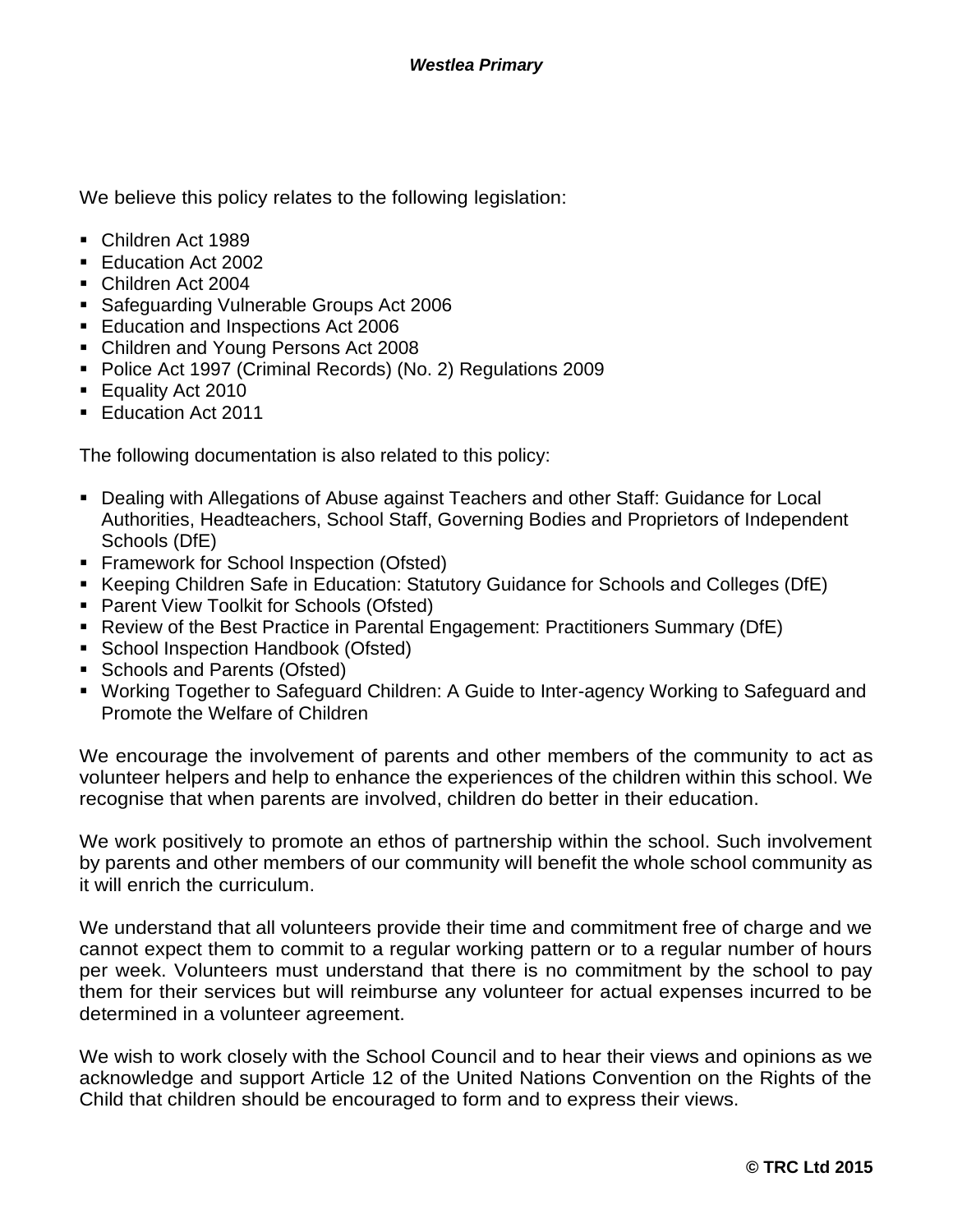We as a school community have a commitment to promote equality. Therefore, an equality impact assessment has been undertaken and we believe this policy is in line with the Equality Act 2010.

We believe it is essential that this policy clearly identifies and outlines the roles and responsibilities of all those involved in the procedures and arrangements that is connected with this policy.

## **Aims**

- To enrich the learning environment and give more opportunities for pupils to engage with adults.
- To promote an ethos of partnership within the school.
- To work with other schools and the local authority to share good practice in order to improve this policy.

# **Responsibility for the Policy and Procedure**

# **Role of the Governing Body**

The Governing Body has:

- appointed a member of staff to coordinate Links with the Community;
- delegated powers and responsibilities to the Headteacher to ensure all school personnel and stakeholders are aware of and comply with this policy;
- responsibility for ensuring that the school complies with all equalities legislation;
- nominated a designated governor (Chair) to ensure that appropriate action will be taken to deal with all prejudice related incidents or incidents which are a breach of this policy;
- responsibility for ensuring funding is in place to support this policy;
- make effective use of relevant research and information to improve this policy;
- **EX FE** responsibility for ensuring this policy and all policies are maintained and updated regularly;
- **EXP** responsibility for ensuring all policies are made available to parents;
- the responsibility of involving the School Council in the review of this policy;
- nominated a link governor to visit the school regularly, to liaise with the Headteacher and the coordinator and to report back to the Governing Body;
- **EXP** responsibility for the effective implementation, monitoring and evaluation of this policy

# **Role of the Headteacher and Senior Leadership Team**

The Headteacher and the Senior Leadership Team will:

- ensure all school personnel, pupils and parents are aware of and comply with this policy;
- ensure Disclosure and Barring Service checks are undertaken;
- ensure that all volunteers are aware of the volunteer agreement which clearly states that their time and commitment are free of charge to the school, that the school will reimburse them any actual expenses incurred and that this agreement is not a contract of employment;
- work closely with the link governor and coordinator;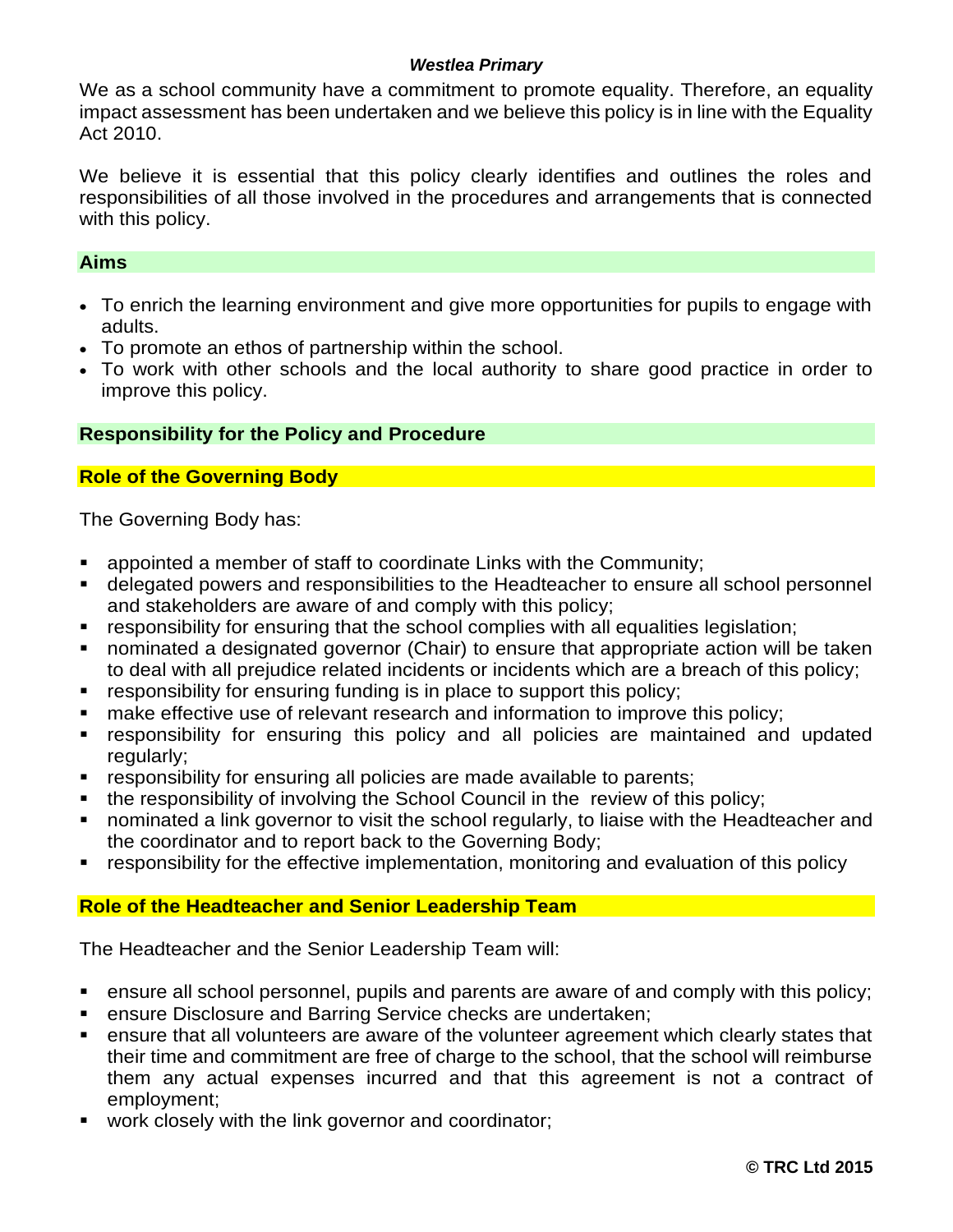- **•** provide leadership and vision in respect of equality;
- make effective use of relevant research and information to improve this policy;
- provide guidance, support and training to all staff;
- monitor the effectiveness of this policy;
- annually report to the Governing Body on the success and development of this policy

# **Role of the Coordinator**

The coordinator will:

- lead the development of this policy throughout the school;
- organise the deployment of adult volunteers throughout the school;
- work closely with the Headteacher and the nominated governor;
- make effective use of relevant research and information to improve this policy:
- provide guidance and support to all staff;
- **•** provide training for all staff on induction and when the need arises regarding;
- keep up to date with new developments and resources;
- undertake risk assessments when required:
- review and monitor:
- annually report to the Governing Body on the success and development of this policy

The coordinator will provide the following guidance to adult volunteers prior to them working in school:

- To work under the direction of the class teacher.
- To provide support to the class teacher.
- To report to the school office on arrival and sign in.
- To sign out on leaving.
- To always wear a visitor's badge.
- To be clear of the role.
- To discuss the activities to be carried out with the teacher.
- To always work at the children's level both in conversation and in physical size.
- To discuss the task in hand and keep the children focused.
- To encourage children to work quietly.
- To converse with the children using a quiet and clear voice.
- To encourage children to adhere to the class rules.
- To understand that the teacher remains responsible for all the pupils.
- To understand that the ultimate responsibility for discipline lies with the teacher at all times.
- To use appropriate language.
- To develop children's enquiry skills by asking questions about the task and encourage them to ask questions and offer explanations.
- To be discreet at all times.
- **To inform the teacher, after working with children in the school, of any concerns you may** have.

# **Role of the Nominated Governor (Chair)**

The Nominated Governor will: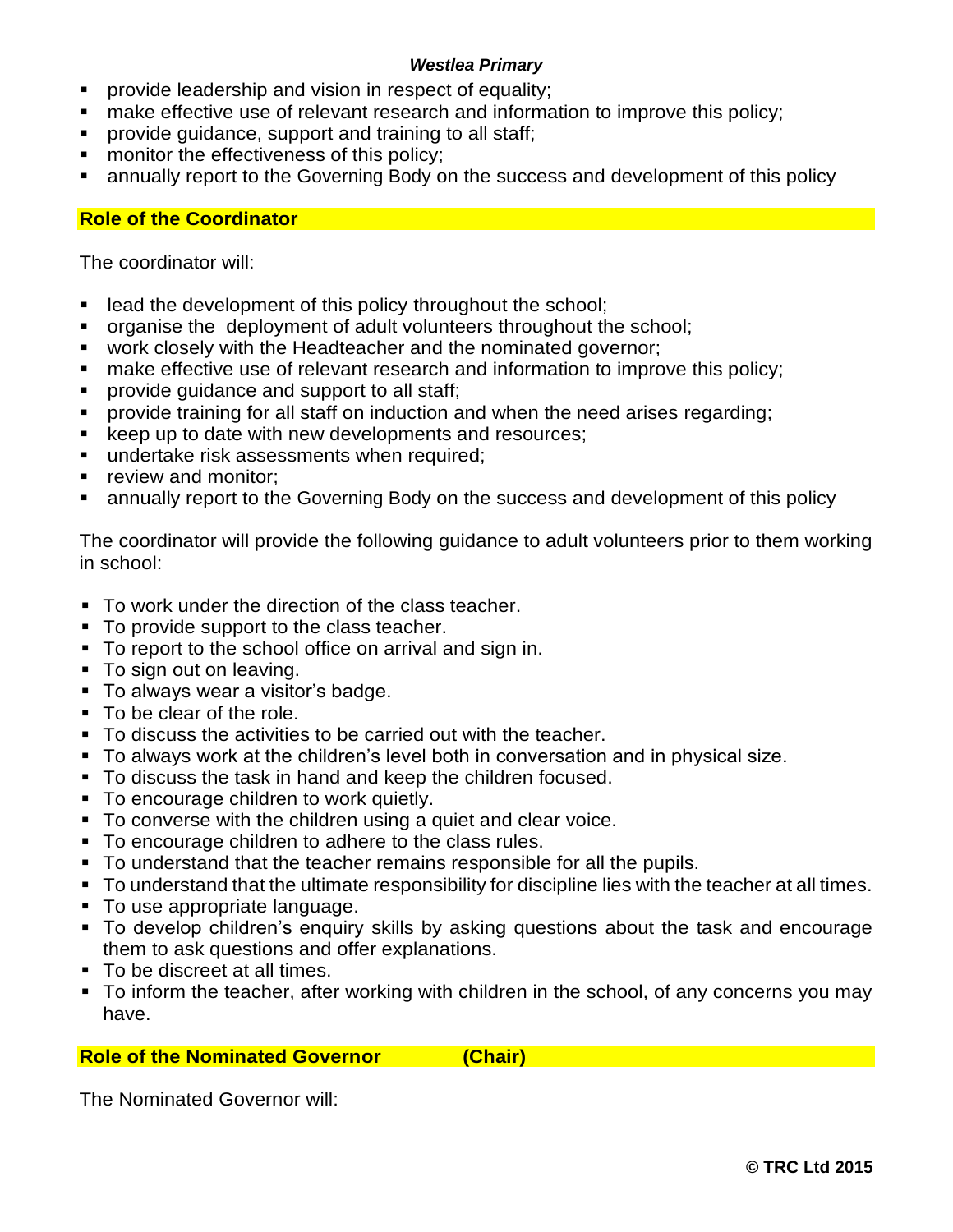- work closely with the Headteacher and the coordinator;
- ensure this policy and other linked policies are up to date;
- ensure that everyone connected with the school is aware of this policy;
- **E** attend training related to this policy;
- **report to the Governing Body every term;**
- **Examble 1** annually report to the Governing Body on the success and development of this policy

# **Role of School Personnel**

School personnel will:

- comply with all aspects of this policy;
- be informed of the quidance given to adult volunteers;
- ensure that the adult volunteer is familiar with the layout and organisation of the classroom;
- ensure that the adult volunteer complies with the guidance given;
- monitor and evaluate the effectiveness of the involvement of the adult volunteer;
- **E** implement the school's equalities policy and schemes;
- report and deal with all incidents of discrimination:
- attend appropriate training sessions on equality;
- report any concerns they have on any aspect of the school community

# **Role of Adult Volunteers**

Adult volunteers will:

- adhere to the quidance given by the coordinator;
- work in school by supporting individuals or groups of children at the discretion of the class teacher;
- be trained in their role as adult volunteers;
- **Disclosure and Barring Service checked;**
- sign a confidentiality agreement

# **Role of Pupils**

Pupils will:

- be aware of and comply with this policy;
- **EXECT** listen carefully to all instructions given by the teacher;
- ask for further help if they do not understand;
- treat others, their work and equipment with respect;
- talk to others without shouting and will use language which is neither abusive nor offensive;
- support the school Code of Conduct and guidance necessary to ensure the smooth running of the school;
- **E** liaise with the school council:
- take part in questionnaires and surveys

# **Role of the School Council**

The School Council will be involved in: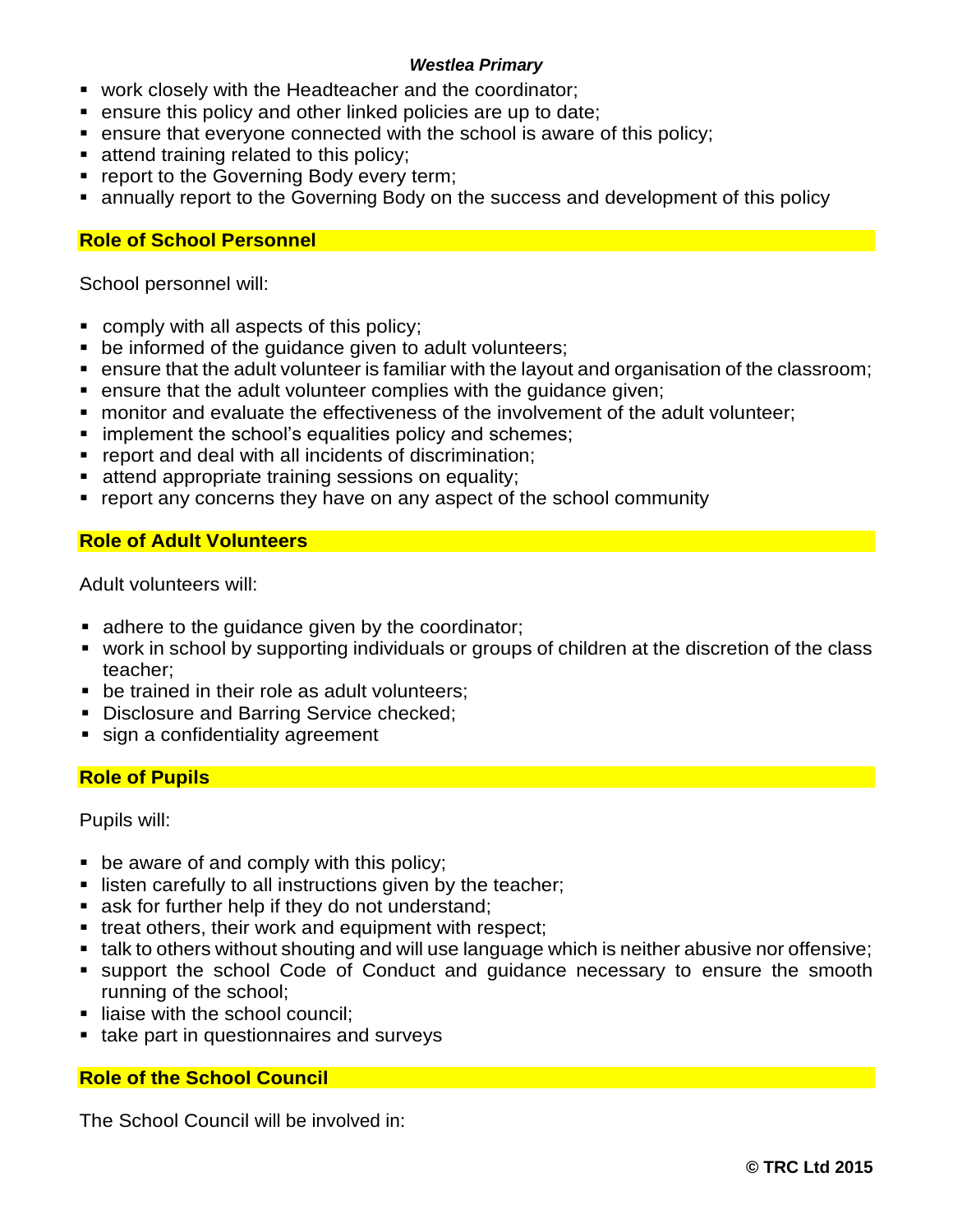- **E** discussing improvements to this policy during the school year;
- organising surveys to gauge the thoughts of all pupils;
- **reviewing the effectiveness of this policy with the Governing Body**

# **Role of Parents/Carers**

Parents/carers will:

- $\blacksquare$  be aware of and comply with this policy;
- be encouraged to take an active role in the life of the school:
- be encouraged to work in school as volunteers;
- be asked to take part in periodic surveys conducted by the school;
- support the school Code of Conduct and quidance necessary to ensure smooth running of the school

#### **Disclosure and Barring Service Checks**

All adult volunteers must have a Disclosure and Barring Service check before they work in this school.

# **Confidentiality**

All adult volunteers must sign a confidentiality agreement before they work in this school.

# **Raising Awareness of this Policy**

We will raise awareness of this policy via:

- the School Prospectus
- the school website
- the Staff Handbook
- meetings with parents such as introductory, transition, parent-teacher consultations and periodic curriculum workshops
- school events
- meetings with school personnel
- communications with home such as newsletters
- reports such annual report to parents and Headteacher reports to the Governing Body
- information displays

# **Training**

All school volunteer helpers:

- receive training on induction which specifically covers:
	- $\triangleright$  All aspects of this policy
	- ➢ Confidentiality
	- ➢ Disclosure and Barring Service Checks
	- ➢ Fire Safety